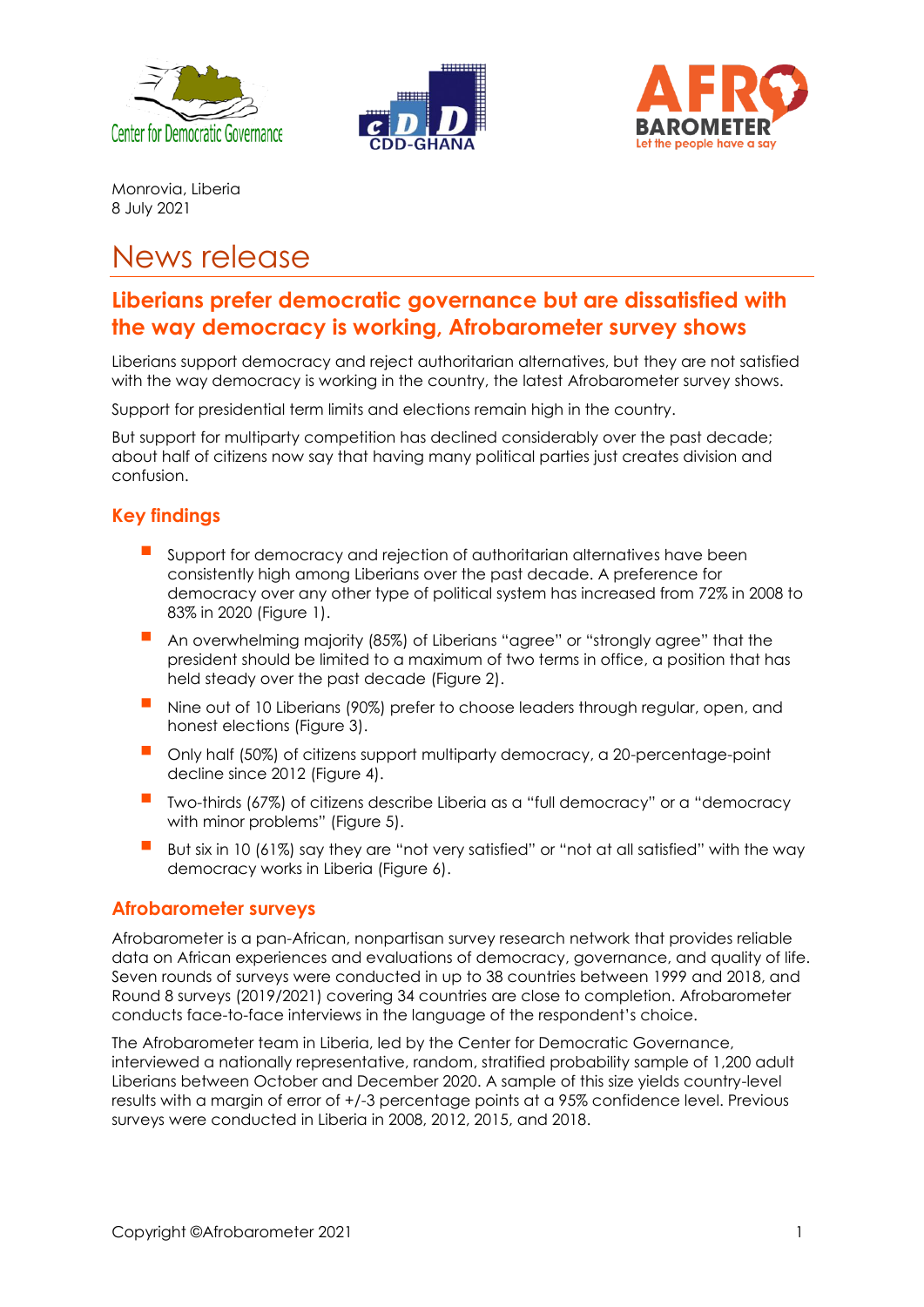

# **Charts**

**Figure 1: Support for democracy and rejection of authoritarian alternatives |** Liberia | 2008-2020



#### *Respondents were asked:*

*There are many ways to govern a country. Would you disapprove or approve of the following alternatives? (% who "disapprove" or "strongly disapprove")* 

*Only one political party is allowed to stand for election and hold office.*

*The army comes in to govern the country.*

*Elections and Parliament are abolished so that the president can decide everything. Which of these three statements is closest to your own opinion? (% who choose Statement 1) Statement 1: Democracy is preferable to any other kind of government.*

*Statement 2: In some circumstances, a non-democratic government can be preferable. Statement 3: For someone like me, it doesn't matter what kind of government we have.*



# **Figure 2: Support for term limits |** Liberia | 2008-2020

*Respondents were asked: Which of these three statements is closest to your own view? Statement 1: The Constitution should limit the president to serving a maximum of two terms in office. Statement 2: There should be no constitutional limit on how long the president can serve. (% who "agree" or "strongly agree" with Statement 1)*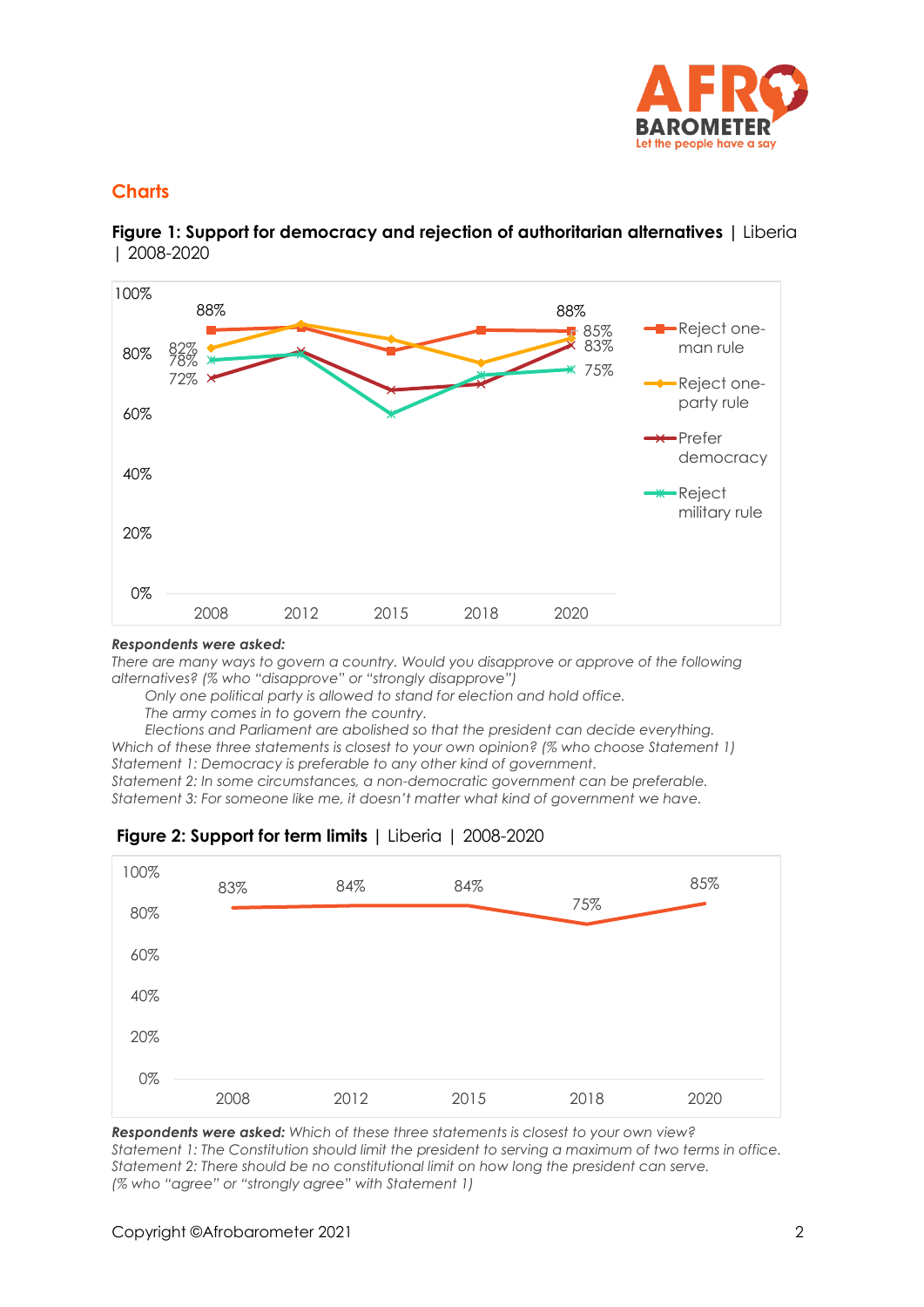



### **Figure 3: Support for elections** | Liberia | 2012-2020

*Respondents were asked: Which of these three statements is closest to your own view? Statement 1: We should choose our leaders in this country through regular, open, and honest elections. Statement 2: Since elections sometimes produce bad results, we should adopt other methods for choosing this country's leaders.*

*(% who "agree" or "strongly agree" each statement)*



## **Figure 4: Views on multiparty democracy** | Liberia | 2012-2020

*Respondents were asked: Which of these two statements is closest to your own view?* 

*Statement 1: Political parties create division and confusion; it is therefore unnecessary to have many political parties in Liberia.*

*Statement 2: Many political parties are needed to make sure that Liberians have real choices in who governs them* 

*(% who "agree" or "strongly agree" each statement)*